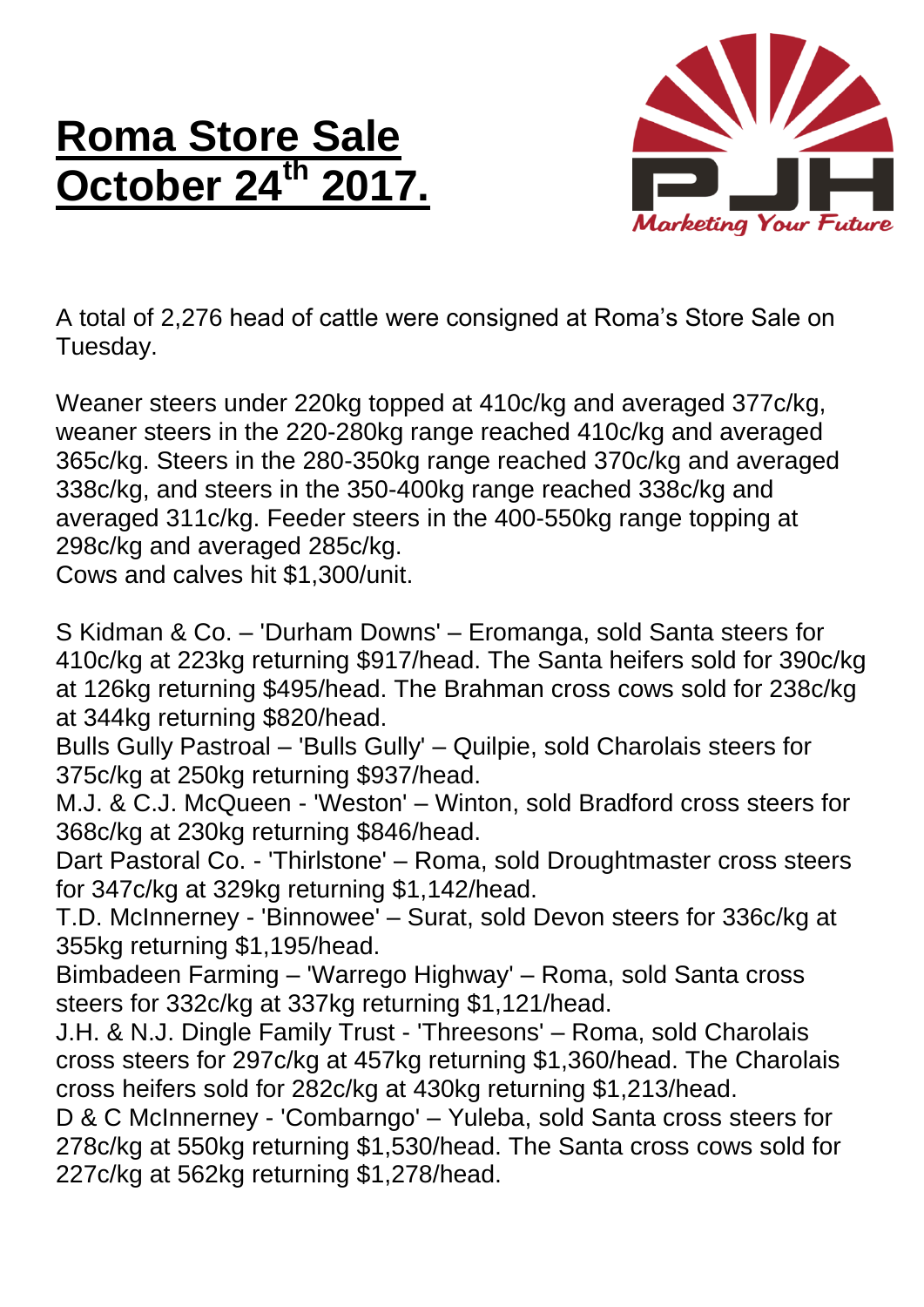K.A. & J.J. Jamieson – 'Grafton Terrace' – Roma, sold Hereford cross steers for 276c/kg at 497kg returning \$1,375/head.

G.C. & J.A. Peck - 'Yanco' – Surat, sold EU accredited Charolais steers for 275c/kg at 618kg returning \$1,702/head.

Heifers under 220kg topped at 390c/kg and averaged 327c/kg, while heifers in the 220-280kg range topped at 326c/kg and averaged 299c/kg. Heifers in the 280-350kg range topped at 322c/kg, averaging 293c/kg. Heifers in the 350-450kg range topped at 296c/kg, averaging 264c/kg.

S Kidman & Co - 'Morney Plains' – Windorah, sold Santa cross heifers for 374c/kg at 168kg returning \$629/head.

W. & M. Robertson - 'Cloncurry Common' – Cloncurry, sold Charolais cross heifers for 335c/kg at 203kg returning \$682/head.

Jenny Ford Trading - 'Lewah' – Roma, sold Angus cross heifers for 282c/kg at 462kg returning \$1,305/head.

Torres Park Grazing - 'Cherry Hills' – Injune, sold EU accredited Santa heifers for 322c/kg at 314kg returning \$1,012/head.

Golden Pastoral Holdings - 'Strathmore' – Yuleba, sold Angus cross heifers for 314c/kg at 246kg returning \$775/head.

Cows in the 300-400kg range reached 238c/kg and averaged 215c/kg, while cows in the 400kg-500kg range reached 230c/kg and averaged 219c/kg. Cows over 500kg topped at 250c/kg, averaging 222c/kg.

Andrew Leek Plumbing Pty Ltd - 'Bandon Grove' – Longreach, sold Brahman cows for 225c/kg at 465kg returning \$1,046/head.

## *PJH sell 8 th position next week.*

*Please be aware that all cattle being sold must be accompanied by a National Cattle Health Declaration as well as NVD.*